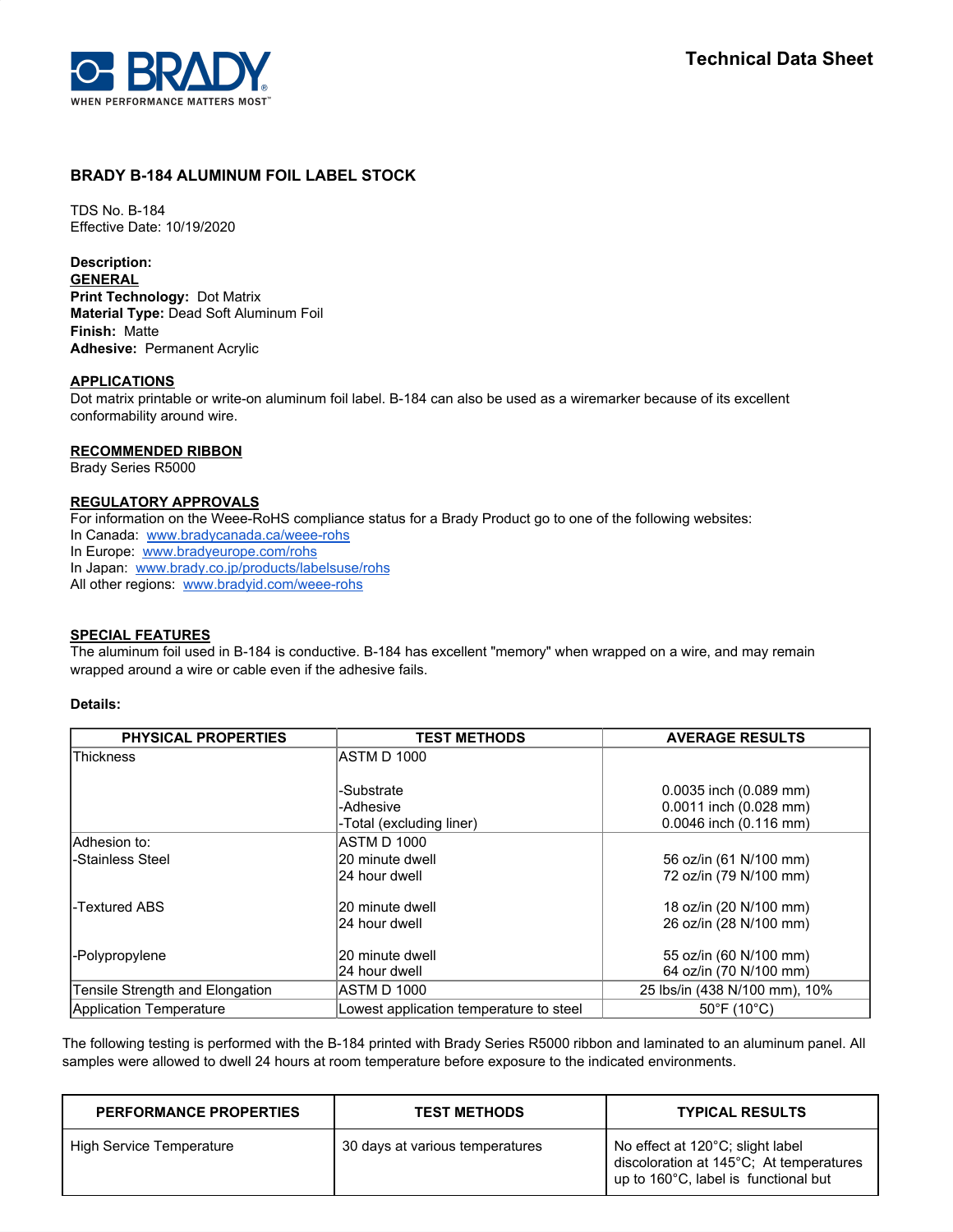|                            |                                                                                     | discolors to a brownish/gold color.                                  |  |
|----------------------------|-------------------------------------------------------------------------------------|----------------------------------------------------------------------|--|
| Low Service Temperature    | 30 days at -40 $\degree$ F (-40 $\degree$ C)                                        | No visible effect to label or print                                  |  |
| <b>Humidity Resistance</b> | 30 days at 100°F (37°C), 95% R.H.                                                   | No visible effect to label or print                                  |  |
| UV Light Resistance        | ASTM G155, Cycle 1, Dry<br>30 days in Xenon Test Chamber                            | No effect to label; very slight print fade                           |  |
| Weatherability             | ASTM G155, Cycle 1<br>30 days in Xenon Arc Weather-Ometer®                          | No effect to label; slight print fade                                |  |
| Salt Fog Resistance        | <b>ASTM B117</b><br>30 days in 5% salt fog solution chamber                         | Salt precipitated on label surface, label<br>print difficult to read |  |
| Abrasion Resistance        | Taber Abraser, CS-10 grinding wheels,<br>500 g/arm (Fed. Std. 191A, Method<br>5306) | Print legible after 600 cycles                                       |  |

| <b>RFORMANCE PROPERTY</b><br><b>PFRI</b> | SISTANCE<br>RFS.<br>CHEMIC<br>∵AL |
|------------------------------------------|-----------------------------------|
|                                          |                                   |

Samples were printed with Brady Series R5000 ribbon, laminated to aluminum panels and dwelled 24 hours prior to test. Testing was conducted at room temperature. Testing consisted of 5 cycles of 10 minute immersions in the specified chemicals followed by 30 minute recovery periods. After the final immersion, the samples were rubbed 10 times with a cotton swab saturated with test fluid.

|                                          | <b>SUBJECTIVE OBSERVATION OF VISUAL CHANGE</b>                |                        |                 |  |
|------------------------------------------|---------------------------------------------------------------|------------------------|-----------------|--|
| <b>CHEMICAL</b><br><b>REAGENT</b>        | <b>EFFECT TO</b><br><b>LABEL STOCK</b>                        | <b>EFFECT TO PRINT</b> |                 |  |
|                                          |                                                               | <b>WITHOUT RUB</b>     | <b>WITH RUB</b> |  |
| Methyl Ethyl Ketone                      | Topcoat turns slightly white;<br>topcoat removed when rubbed. | $\overline{2}$         | 5               |  |
| Toluene                                  | Topcoat removed when rubbed                                   | $\mathbf{1}$           | 5               |  |
| <b>Isopropyl Alcohol</b>                 | No visible effect                                             | 1                      | $\mathbf{1}$    |  |
| JP-8 Jet Fuel                            | No visible effect                                             | 1                      | $\mathbf{1}$    |  |
| Gasoline                                 | No visible effect                                             | 1                      | 1               |  |
| SAE 20 WT Oil                            | No visible effect                                             | 1                      | $\mathbf{1}$    |  |
| Mil-H-5606 Oil                           | No visible effect                                             | $\mathbf{1}$           | $\mathbf{1}$    |  |
| Speedi Kut Cutting Oil 332               | No visible effect                                             | 1                      | $\mathbf 1$     |  |
| Rust Veto® 377HF                         | No visible effect                                             | 1                      | $\mathbf{1}$    |  |
| Skydrol® 500B-4                          | No visible effect                                             | $\mathbf{1}$           | $\overline{2}$  |  |
| Super Agitene <sup>®</sup>               | No visible effect                                             | 1                      | $\mathbf{1}$    |  |
| Deionized Water                          | No visible effect                                             | 1                      | $\mathbf{1}$    |  |
| 3% Alconox® Detergent                    | No visible effect                                             | 1                      | $\mathbf{1}$    |  |
| Northwoods™ Buzz Saw Citrus<br>Degreaser | Topcoat destroyed due to metal<br>film corrosion              | $\mathbf{1}$           | $\mathbf{1}$    |  |

Rating Scale:

1= no visible effect

2= slight smear or print removal, detectable but minimal smear

3= moderate smear or print removal (print still legible)